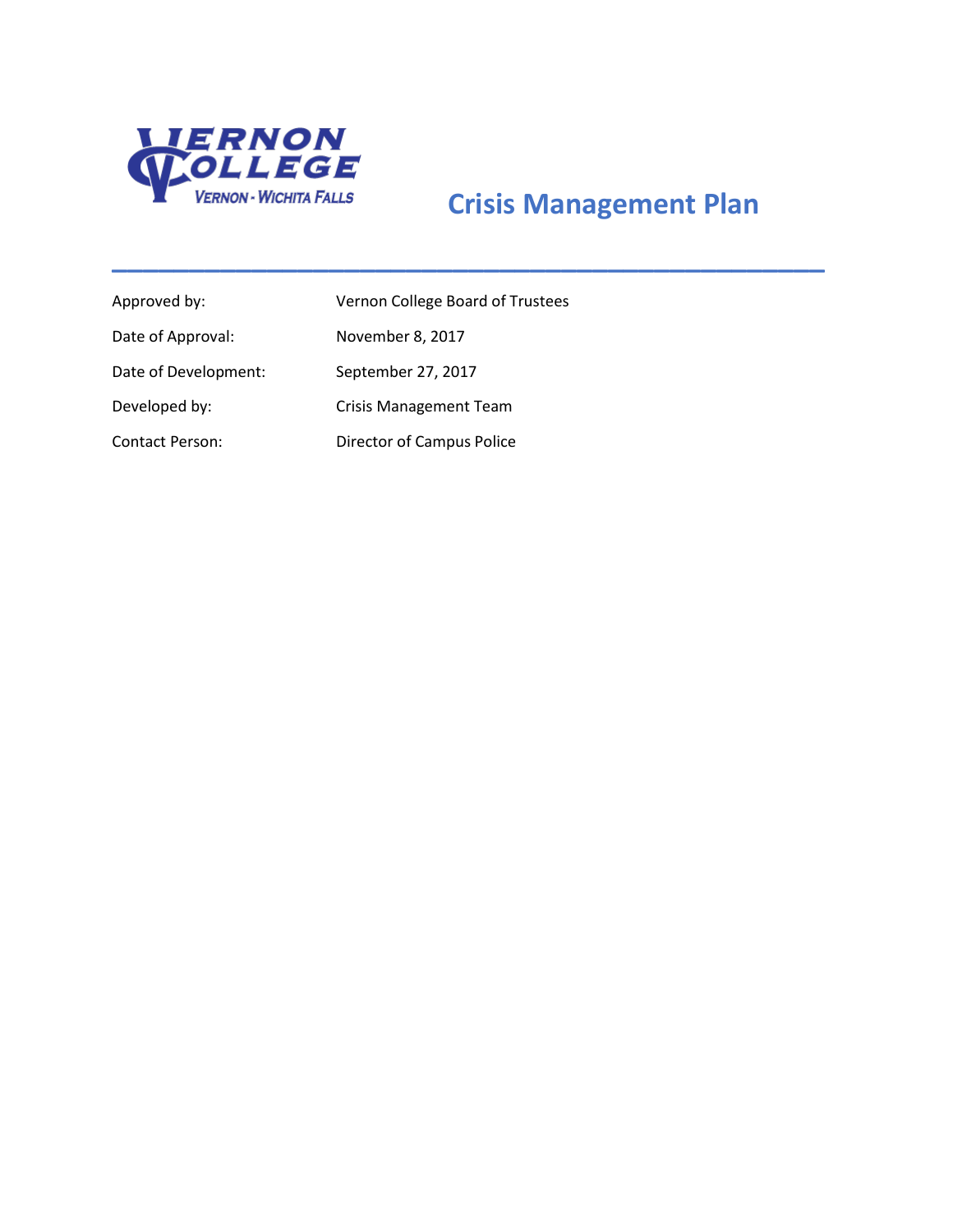### **PURPOSE**

The procedures outlined in this crisis management plan are used to enhance the protection of lives and property through the effective use of Vernon College, City of Vernon, City of Wichita Falls, County of Wilbarger, and County of Wichita resources, while maintaining the continuation of the academic purpose of the College. This plan is designed to assist the Vernon College community with regard to coping with the anticipated needs generated by an emergency situation, and to assist with the communication of those events and needs. The crisis management plan addresses various situations which may threaten the physical or personal safety of students, employees, and the general public.

#### **SCOPE**

Vernon College maintains a plan specifying the policies and procedures to be used in crisis/emergency situations which constitute significant disruptions to the general operations of the College. Examples of potential crisis/emergency situations include but are not limited to: natural disasters (hurricanes, tornadoes, floods, etc,), industrial accidents, fires, medical emergencies involving illnesses and/or injuries, outbreaks of disease or infections, violent crimes or behaviors, criminal activities, acts of terror, war, political situations, bomb threats, deaths, and all other similar situations that require orderly management of resources and processes to protect life and property.

This plan applies to all College departments, faculty, staff, students and/or non-college persons.

#### **OBJECTIVES**

Objectives for Emergencies and Disasters shall:

- Protect and preserve human life and health with the utmost importance.
- Protect and preserve College property and other resources whenever possible consistent with the primacy of human health and safety.
- Coordinate with and in cooperation with Federal, State, or local emergency management and law enforcement agencies.
- Specify functional response protocols needed for staff and/or faculty to respond to emergency situations including medical emergencies.
- Specify incident procedures for "Lockout, Lockdown, Evacuate, Shelter."
- Coordinate efforts of appropriate campus/center personnel, department, and/or resources as available and needed.
- Utilize the Occupational Health and Safety Association's (OSHA) regulations.
- Ensure that faculty and staff continue to provide and maintain an academic learning environment during a time of crisis.
- Provide counseling/supportive services to those affected by any such crisis and provide assistance in family reunification.
- Utilize the College's administration to consult with the College's legal counsel in cases where the legal responsibilities of the College are unclear, either prior to, during, or after an incident.

The College has a policy of zero tolerance for violence. No talk of violence or joking about violence will be tolerated.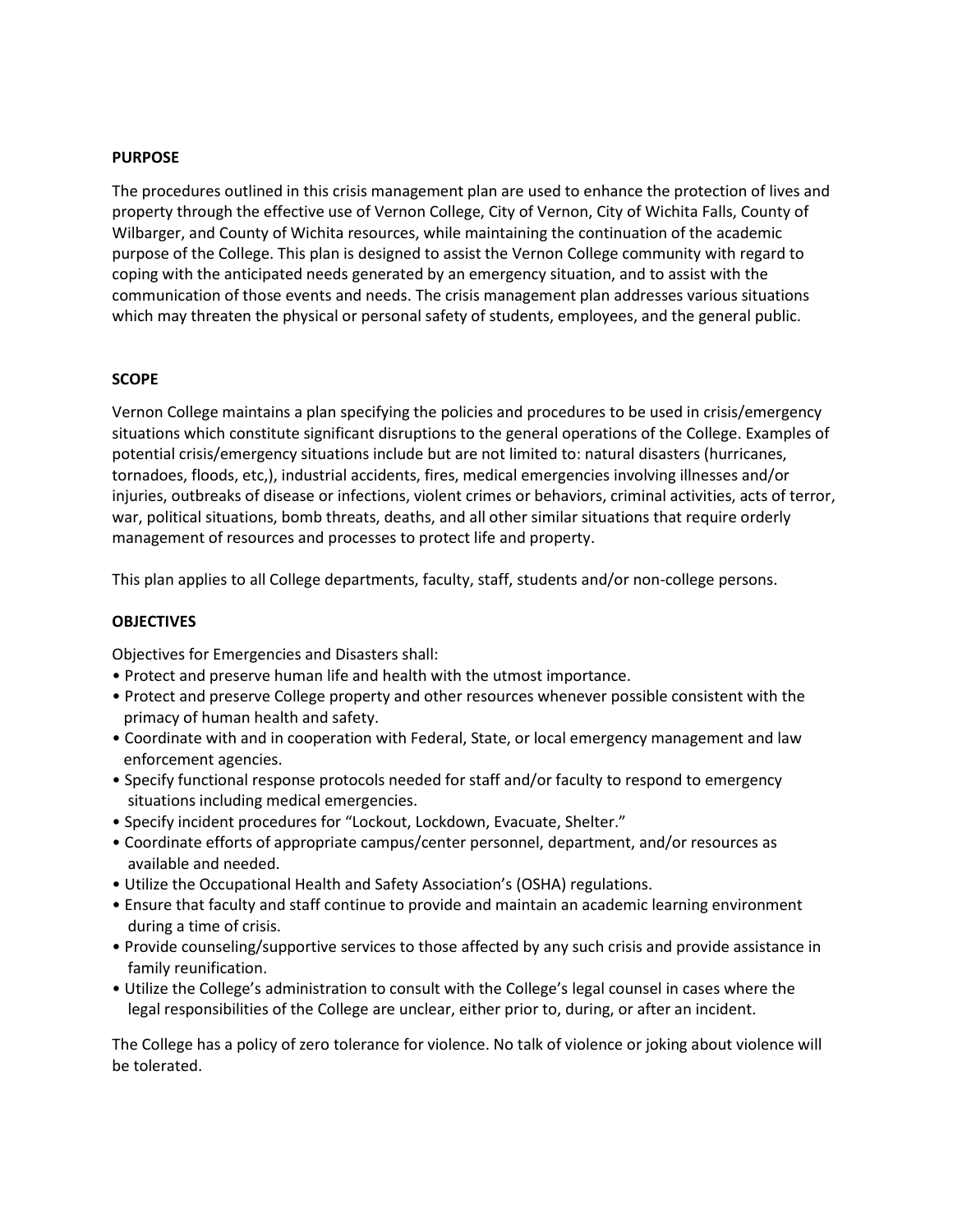#### **Definitions**

*Active Killer:* An individual actively engaged in killing or attempting to kill people in a confined or populated area.

*Bomb Threats:* A bomb threat is any threat, verbal or written; to detonate an explosive or incendiary device with the intention of causing property damage, death, or injuries, whether or not such a device actually exists.

*College Grounds:* College grounds are property owned, maintained and/or operated by the College. This includes interior or exterior of any and all buildings and/or structures, sporting facilities, parking lots, streets, sidewalks, and thoroughfares.

*College-Sponsored Events:* College-sponsored activities or programs include all activities funded or organized in any way through the College.

*Crisis Management Plan*: The Crisis Management Plan is a plan to address various situations that might threaten the physical safety of students, employees, the general public and/or resources of the College. *Crisis Management Team:* The Crisis Management Team is designated individuals with specified tasks and/or responsibilities which must be able to respond and react as a team in an emergency or crisis situation. This team is created under the authority of the President of the College and the authority to activate the Crisis Management Team is delegated and granted to each team member.

*Environmental or Natural Disasters:* Environmental or natural disasters are mishaps, accidents, or events are happenings that are often suddenly and unexpected which are caused by carelessness, negligence, bad judgment, or the like, or by natural forces as a tornado, earthquake, flood or the like. *Medical Emergencies:* Medical emergencies are injury or illness that is acute and poses an immediate risk to a person's life or long term health. This would also include a pandemic outbreak or any other health related hazard with a sudden, violent, or spontaneous occurrence that could be detrimental to the health of multiple persons.

*Off-Campus Incidents or Accidents:* Off-campus incidents or accidents are any undesirable or unfortunate event that happens unexpectedly that occurs unintentionally and/or usually results in harm, injury, damage, or loss during any part of an off-campus activity or event which is college-sponsored or would have a significant impact on the general operation of the College.

*Political Situations:* Political situations are occurrences such as demonstrations, assemblies, rallies, marches or parades, unauthorized walkouts, or any equivalent action or behavior which is disruptive or has a negative impact on the general operation of the College and has the intention of persuading a particular point-of-view, usually political in nature.

*Violence:* Violence is the exercise or an instance of physical force, usually effecting or intended to effect injury, destruction, to inflict harm upon or violate another, or an unjust, unwarranted, or unlawful display or exertion of force, as against rights or laws, especially such as tends to overawe or intimidate another individual. This includes physically harming another, shoving, pushing, bullying, harassing, intimidating, coercing, brandishing weapons, threatening or talk of engagement in such actions or behaviors, or any other like form of unruly or injurious action or behavior. Employees who engage in who engage in workplace violence, or threaten violence in the workplace, shall be terminated immediately for cause. It is the intent of this plan to ensure that everyone associated with the College, including students and employees, never feels threatened by any other person's actions or conduct. *Violent Crimes or Behaviors:* Violent crime or behaviors are any action or behavior that is harmful (physically, mentally, socially, or otherwise) to either a person, the College or the community and is a violation a local, State, or Federal law.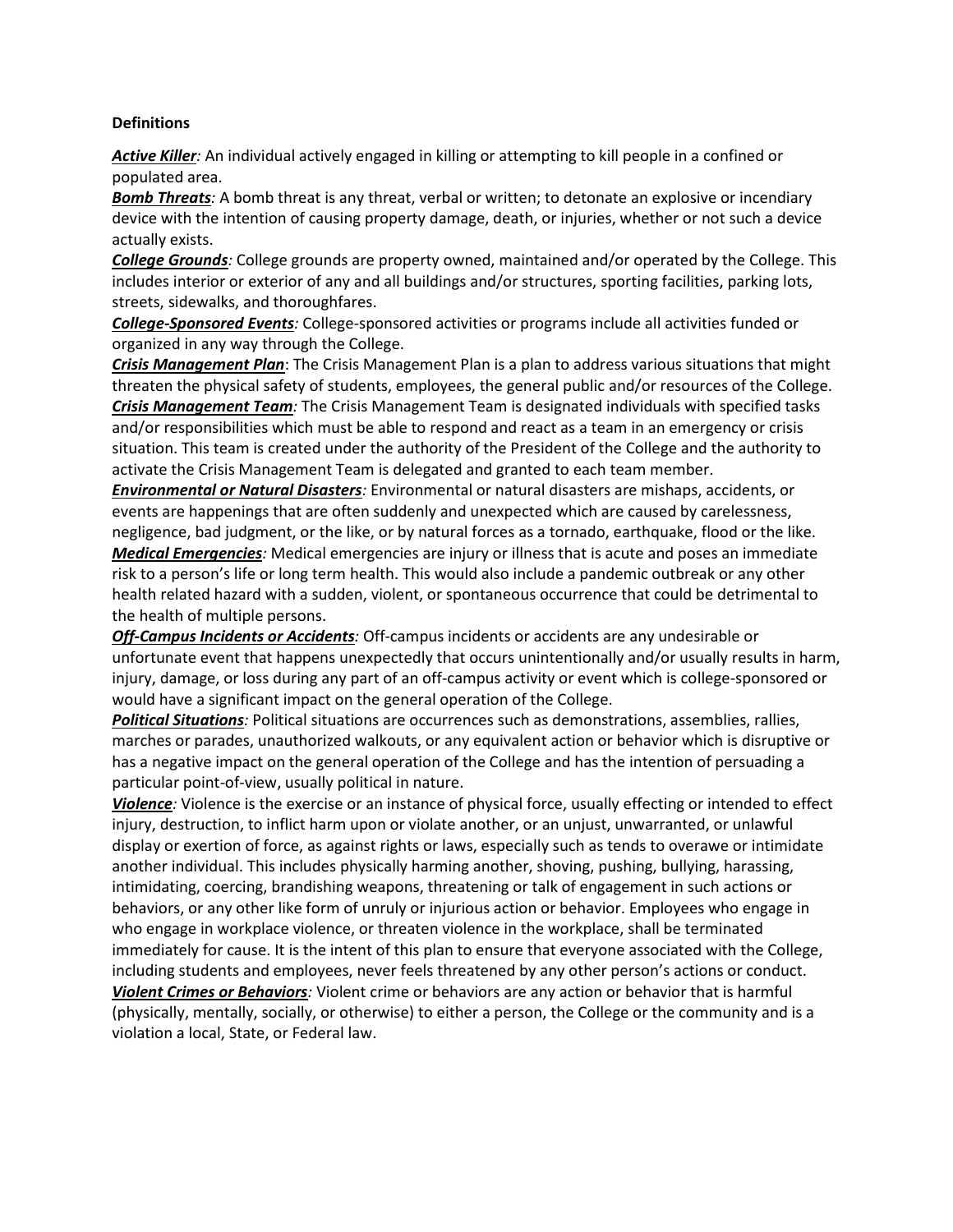# **COMMUNICATION**

The following communication principles apply during a College crisis:

After receiving a report or discovering a crisis has or is about to occur, initial communications will be made via the College's Emergency Notification System (ENS) called RUNsync. RUNsync is a multimedium communication tool that allows the College to publish emergency information to its website, mobile app, Facebook, and Twitter. In addition, RUNsync also generates text-to-speech phone calls and SMS messages for subscribers.

Appropriate information shall be provided routinely to College employees, students and the public to facilitate their cooperation in a potential crisis. Any further updates or instruction shall also be provided by these same means of communication during or post-occurrence of a crisis. Further communication shall be from the President or his/her designee with respect to crises affecting the College.

The Crisis Management Team shall inform the President and the Chair of the Board of Trustees of any crisis that may or has occurred, or that is threatening life, health, or College property, and give periodic status reports as information is available. The Chair of the Board of Trustees shall, in turn, keep members of the Board of Trustees properly informed. During times of crises, various communication devices may be used (cellular phones, two-way radios, electronic mail, etc.) as deemed appropriate by the College President or members of the Crisis Management Team.

# **TYPES OF CRISES/EMERGENCIES IDENTIFIED**

- 1. **Medical Emergency** epidemic, poisoning, etc.
- 2. **Terroristic Threat** active killer, etc. (imminent threat to life safety for college community).

3. **Violent Crime or Behavior** – robbery, criminal, shooting, fights, assaults, personal injury (existing or potential), etc. – in progress.

- 4. **Discovery of Violent Crimes** (post occurrence).
- 5. **Political Situations** riots, demonstrations, etc.
- 6. **Off-campus Incidents/Accidents Involving Students, Faculty and/or Staff**.
- 7. **Environmental/Natural Disasters** fires, flood, tornadoes, earthquakes, explosions, etc.
- 8. **Bomb Threats or any terroristic threat received by phone, etc.**

9. **Loss of Life or any Medical-Related Death Threat** – Heart Attacks, Suicides (including suicide attempts or thoughts), Homicides (Intentional or Unintentional), Accidental Overdoses, Significant Life Threatening Injuries, Unattended Deaths, etc.

10. **Industrial/Hazardous Materials Spills/Leaks**.

# **CRISIS MANAGEMENT TEAM**

The Crisis Management Team is created under the authority of the President of Vernon College. Authority to activate the Crisis Management Team is delegated and granted to each team member. The Crisis Management Team must be available to respond and react as a team in emergency or crisis situations. The team is required to meet annually to review the plan and update information, and shall be convened by the Vernon College Director of Campus Police.

The Crisis Management Team may consist of the following roles and responsibilities (depending upon the nature of the crisis):

 *Incident Commander* – Establish immediate priorities and stabilize the incident by ensuring life safety. Establish and monitor incident organization and approve written or oral Emergency Procedures Plan.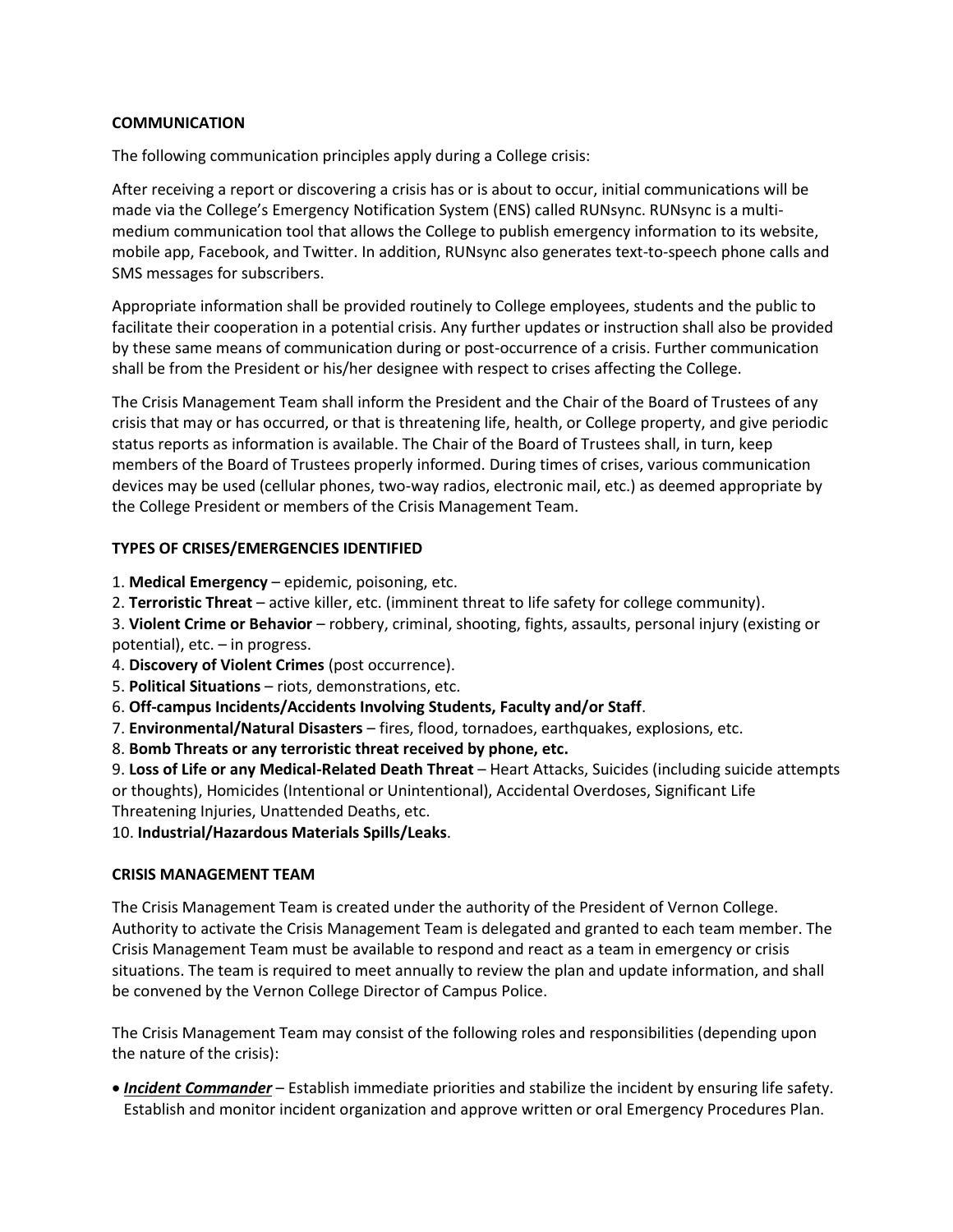- *Information Officer* Develop and release information about the incident to media, incident personnel and other appropriate agencies.
- *Safety Officer* Develops the Site Safety Plan, reviews the Emergency Procedures Plan for safety implications and provides timely, complete, and accurate assessment of hazards and required controls.
- *Liaison Officer* Serve as point of contact for assisting agencies.
- *General Staff* Operations, Planning, Logistics, and Administration sectors:
	- *Operations* Responsible for all operations directly applicable to the mission of the response.
	- *Planning* Responsible for collecting, evaluating and disseminating the tactical information related to the incident, and for preparing and documenting the Emergency Procedures Plan.
	- *Logistics* Responsible for providing facilities, services and materials for the incident response.
	- *Administration/Finance* Responsible for all financial, administrative and cost analysis aspects of the incident.

The Crisis Management Team consists of the following Vernon College personnel in rank order:

President **(1)** Division Chair, Information & Technology **(11)** VP of Instructional Services **(2)** Director of Physical Plant (Vernon) **(12)** VP of Administrative Services **(3)** Dir. of Physical Plant (CCC & Skills Tr. Ctr.) **(13)** VP of Student Services **(4, 5)** Coord. of Mktg. and Community Relations **(14)** Director of Athletics **(15)**

Dean of Instructional Services (6) Director of Housing (16) Dean of Student Services **(7)** Director of Campus Police **(8)** Police Sergeant at Century City Center **(9)** Coordinator of Protective Services at Skills Training Center **(10)**

Responsibility for the Crisis Management Team should not be delegated because it is important that the team be familiar with each other and fully aware of their crisis management responsibilities. In the event of a crisis, this team will work with the College President to lead the College community through the situation and determine the course of action and communications to the public.

In general, the following three classifications shall have the assigned roles during a crisis event:

*Faculty* – supportive services for student population *Staff* – operational services for college, including students, staff and faculty *Administrators* – overview and providing direction for on-going operations

# **CRISIS DURING NON-WORKING HOURS**

There is a chance that a disaster such as the ones envisioned by this plan may occur before or after regular College office hours, or on a holiday or a weekend when the organizational set-up of many departments is somehow out of the ordinary. While the structure of this plan remains precisely the same, its implementation may vary necessarily depending on, e.g. available resources and personnel until proper officials can be notified. Until that time, however, the individuals assuming the most responsibility will necessarily be those officials/individuals of highest rank who are available at the time. These individuals should seek to follow as nearly as possible the guidelines discussed in this plan, while simultaneously making an effort to notify superior officials of the situation so as to obtain verification or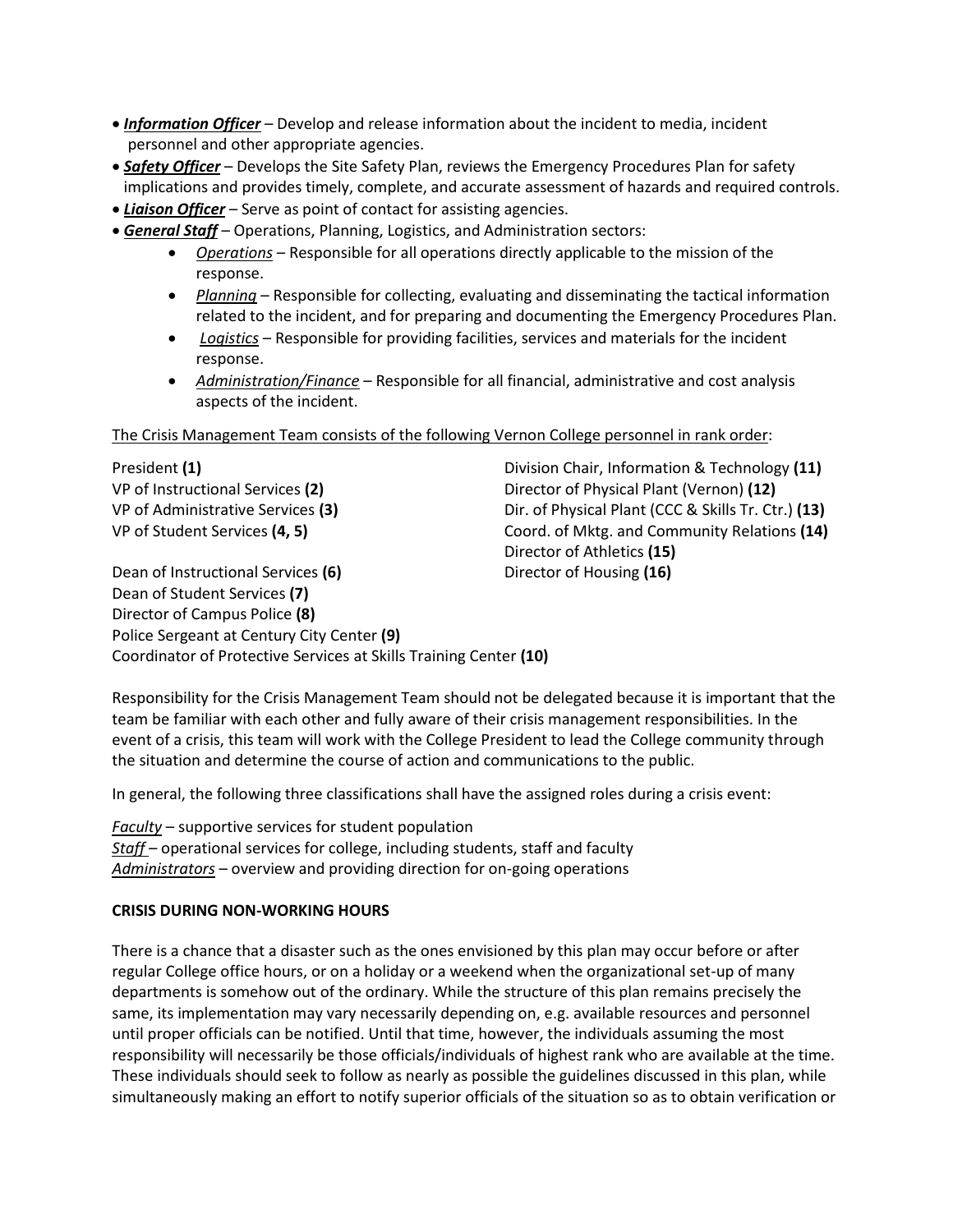advice on their actions. In any event, the President, Vice President of Instructional Services, Vice President of Student Services, and the Vice President of Administrative Services shall be informed of the situation.

#### **GENERAL PLAN**

#### Assumptions

In any situation where the police, emergency medical services or fire departments are involved, it is understood that they will secure the situation and assume the responsibilities as the Incident Commander of all emergency activities. The College shall have a Mutual Aid Agreement or similar contractual agreement with local emergency responders.

The Vernon College President will assume the responsibilities as the Public Information Officer and shall coordinate all College communications including those with the media. Any required College notifications or cancellations should be approved by the President of Vernon College.

Each College employee is advised to not release information as it may cause a miscommunication during a crisis; an exception would be allowed when the safety of others would be clearly impacted if information was not immediately released. All employees shall refer all communications to their direct supervisor whenever possible and direct inquiries for information to the Vernon College President. Under no circumstances will any representative of the College reveal a victim's name.

The Crisis Management Team will initiate the crisis and/or communication plans of other College departments as required in the event of a crisis or emergency.

#### Crisis Team Meeting Place

In the event of a crisis or emergency, the Crisis Management Team will meet at a predetermined command post, depending on the nature of the crisis.

#### Emergency Shelter

The Crisis Management Team shall provide or make arrangements for emergency shelter arrangements to be used in case a residence hall is uninhabitable or others on campus require temporary housing.

**EMERGENCY PHONES –** Emergency phones strategically placed on campus/centers are to be used in emergency situations only. The emergency phones are for dialing "911" or the campus/center operator to report emergencies. Please follow all instructions transmitted the emergency phone intercom system.

# **FIRE ALARM – Continuous Sound**

#### **TORNADO ALARM – County Siren System**

**ACCIDENTS** (College vehicle and/or College sanctioned travel)

#### **MINOR -** - **Level I**

- Administer first aid by utilizing trained allied health personnel.
- Follow emergency procedures as indicated by nature of accident.
- Inform Director of Campus Police, VP of Student Services and VP of Instructional Services.
- Fill out accident report form found on Vernon College website.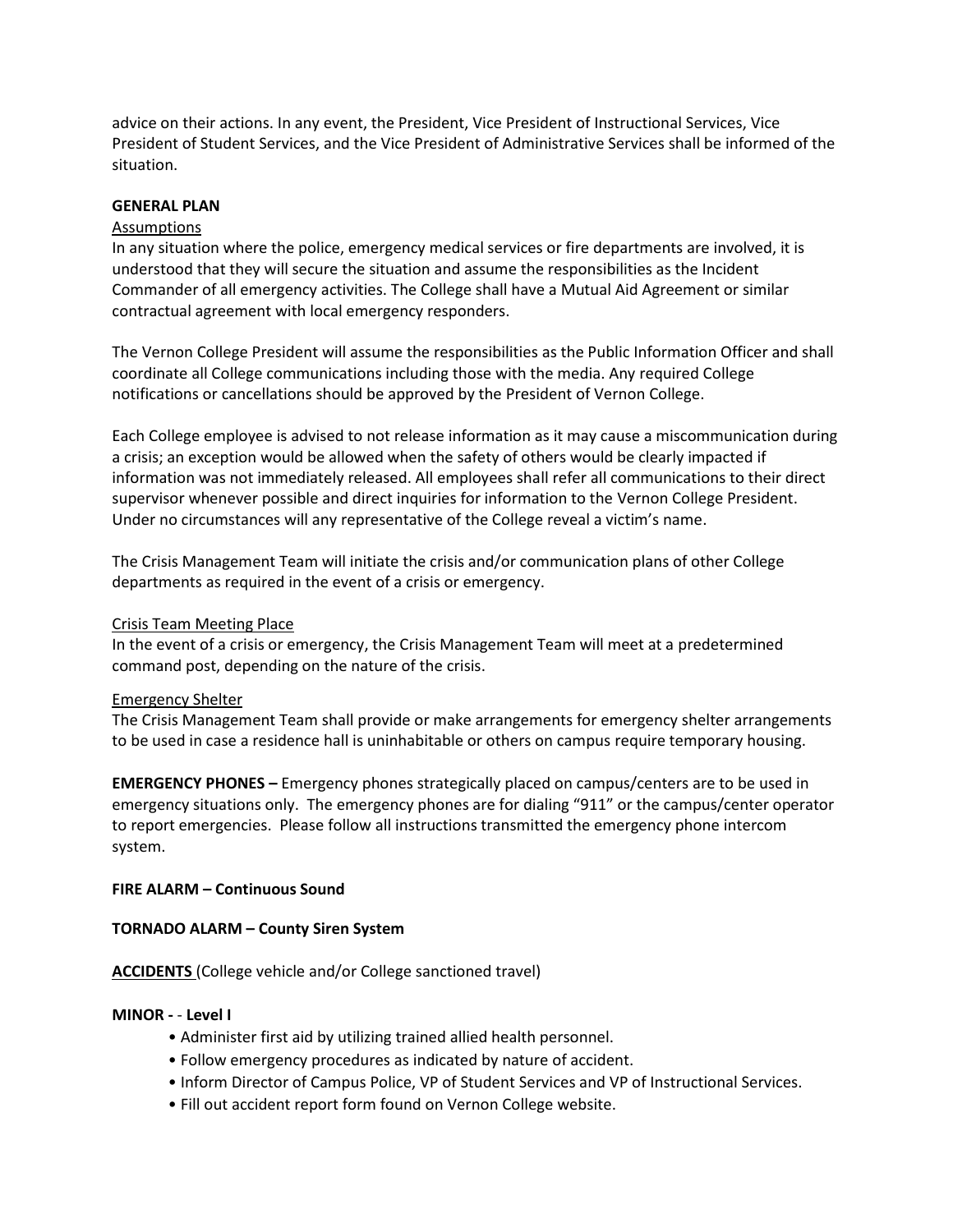#### **MINOR – Level II**

- If life threatening, call 911. Notify switchboard by dialing "0" to notify Director of Campus Police, VP of Student Services, VP of Instructional Services, and Director of Human Resources.
- Apply first aid utilizing trained staff.
- Fill out accident report form found on Vernon College website.

### **BUS AND AUTO ACCIDENTS**

- Call emergency vehicles/services: police, fire, ambulance, or DPS.
- If threat of fire exits, move to a safe place.
- Contact Business Office at the College.
- Verify report with police. Attempt to determine who has been injured; extent of injuries and what hospital was utilized.
- Notify VP of Student Services.
- Prepare a list of students, parents, and phone numbers.
- Fill out a Vernon College accident report form.
- Check with business office about insurance coverage, etc.

#### **ASSAULT/MANAGING ALLEDGED ASSAILANT**

#### **ASSAULT**

- If life threatening, call 911. Notify switchboard by dialing "0" to notify Vernon College Police; then notify VP of Student Services, VP of Instructional Services, and Director of Human Resources.
- Administer first aid utilizing trained staff.
- Unless injuries require immediate attention of a doctor or indicate transfer to hospital, keep victim at the College. If rape, ensure victim stays with counselor/college administrator until police arrive.
- Document all activities and decisions, and provide a fact sheet to Human Resources.
- VP of Student Services, VP of Instructional Services, or a counselor will notify victim's emergency contact person.
- Vernon College counseling staff/student services staff will provide immediate crisis intervention and referrals with victims.
- Vernon College administrators will debrief staff.

#### **MANAGING ALLEGED ASSAILANT**

- If life threatening, call 911. Notify switchboard by dialing "0" to notify Vernon College Police, and then notify VP of Student Services, VP of Instructional Services, and Director of Human Resources.
- Detain suspect if possible until police arrive, but do no attempt to use force.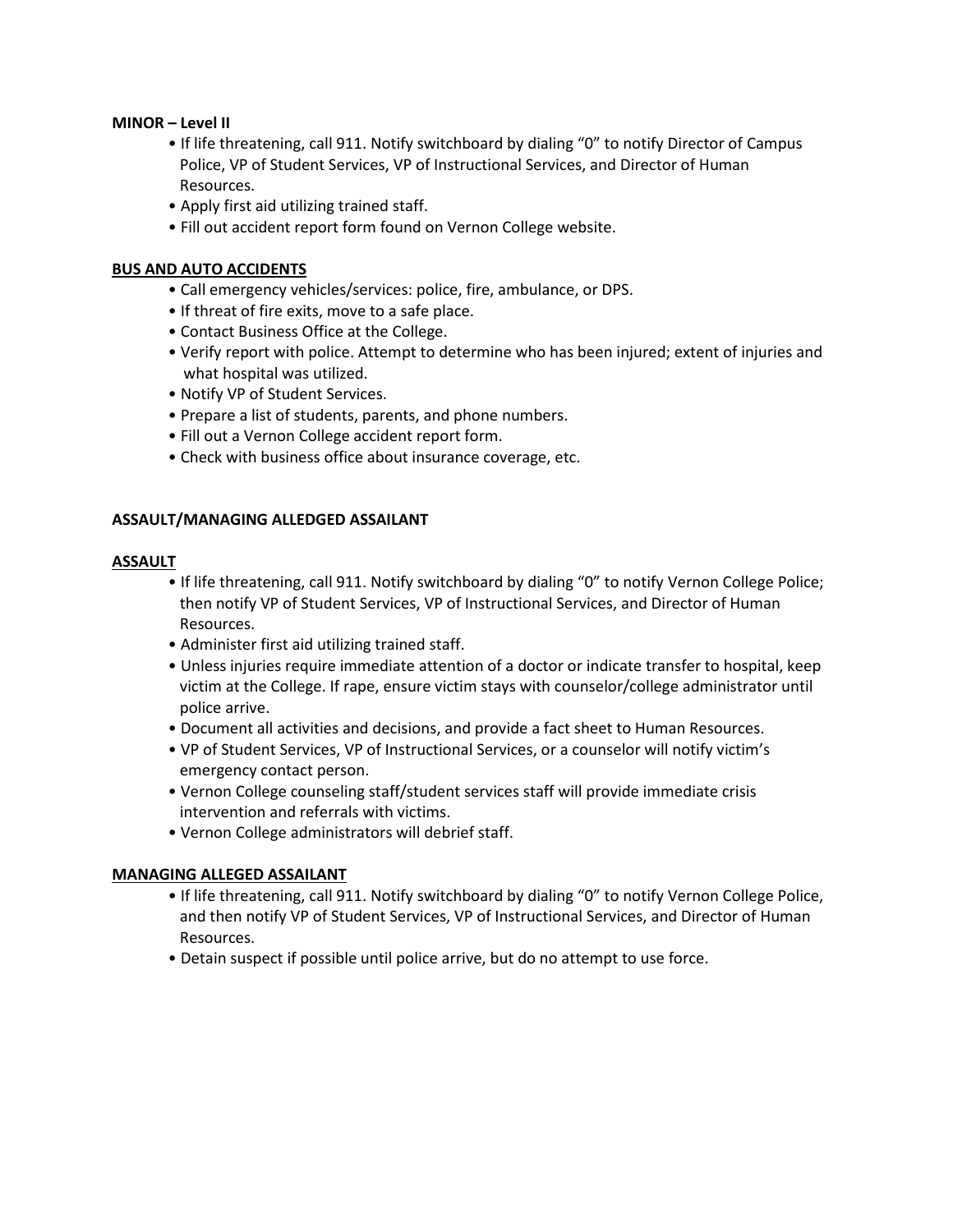#### **FIRE OR EXPLOSION**

#### **IN CASE OF FIRE:**

- Activate nearest fire alarm.
- Contact emergency service (911) and Vernon College Police by dialing "0"
- Attempt to extinguish the fire if small or confined (i.e., trash can).
- Initiate evacuation plan. Instructors keep class list and go to designated areas.
- Confine fire by closing the door to the area involved.
- Call VP of Student Services and VP of Instructional Services, who will notify the College President.
- Assist emergency personnel in locating and assisting injured persons.
- Follow instructions of police and fire departments.
- Keep students and staff away from building until area is declared safe.
- Contact maintenance for repairs or barricade.
- Debrief staff.

| <b>Century City Center</b>                                                                                                                                | <b>Skills Training Center</b>                                                                                                                                             | <b>Vernon Campus</b>                                                                                                                                         |
|-----------------------------------------------------------------------------------------------------------------------------------------------------------|---------------------------------------------------------------------------------------------------------------------------------------------------------------------------|--------------------------------------------------------------------------------------------------------------------------------------------------------------|
| <b>YOU SHOULD:</b>                                                                                                                                        | <b>YOU SHOULD:</b>                                                                                                                                                        | YOU SHOULD:                                                                                                                                                  |
| Activate Fire Alarm &<br><b>Call 911</b><br><b>Call Switchboard</b><br>$\bullet$<br>Operator (Dial 0)                                                     | Activate Fire Alarm &<br><b>Call 911</b><br><b>Call Switchboard</b><br>$\bullet$<br>Operator (Dial 0)                                                                     | <b>Activate Fire Alarm &amp;</b><br><b>Call 911</b><br>Notify Switchboard<br>$\bullet$<br>Operator (Dial 0)                                                  |
| <b>SWITCHBOARD OPERATOR</b><br>WILL:                                                                                                                      | <b>SWITCHBOARD OPERATOR</b><br>WILL:                                                                                                                                      | <b>SWITCHBOARD OPERATOR</b><br>WILL:                                                                                                                         |
| Confirm 911 has been<br>called; Notify:<br>Vernon College Police<br><b>Facility Manager</b><br><b>VP of Student Services</b><br>VP of Instructional Sycs. | Confirm 911 has been<br>called; Notify:<br>Vernon College Police<br>Site Manager<br><b>Facility Manager</b><br><b>VP of Student Services</b><br>VP of Instructional Sycs. | Confirm 911 has been<br>called; Notify:<br>Vernon College Police<br>Director of Physical Plant<br><b>VP of Student Services</b><br>VP of Instructional Sycs. |
| <b>ADMINISTATIVE STAFF OR</b><br><b>VERNON COLLEGE POLICE</b><br>WILL:<br>Activate the<br><b>EMERGENCY</b><br><b>NOTIFICATION SYSTEM</b>                  | <b>ADMINISTATIVE STAFF OR</b><br><b>VERNON COLLEGE POLICE</b><br>WILL:<br>Activate the<br><b>EMERGENCY</b><br><b>NOTIFICATION SYSTEM</b>                                  | <b>ADMINISTATIVE STAFF OR</b><br><b>VERNON COLLEGE POLICE WILL:</b><br>Activate the<br><b>EMERGENCY</b><br><b>NOTIFICATION SYSTEM</b>                        |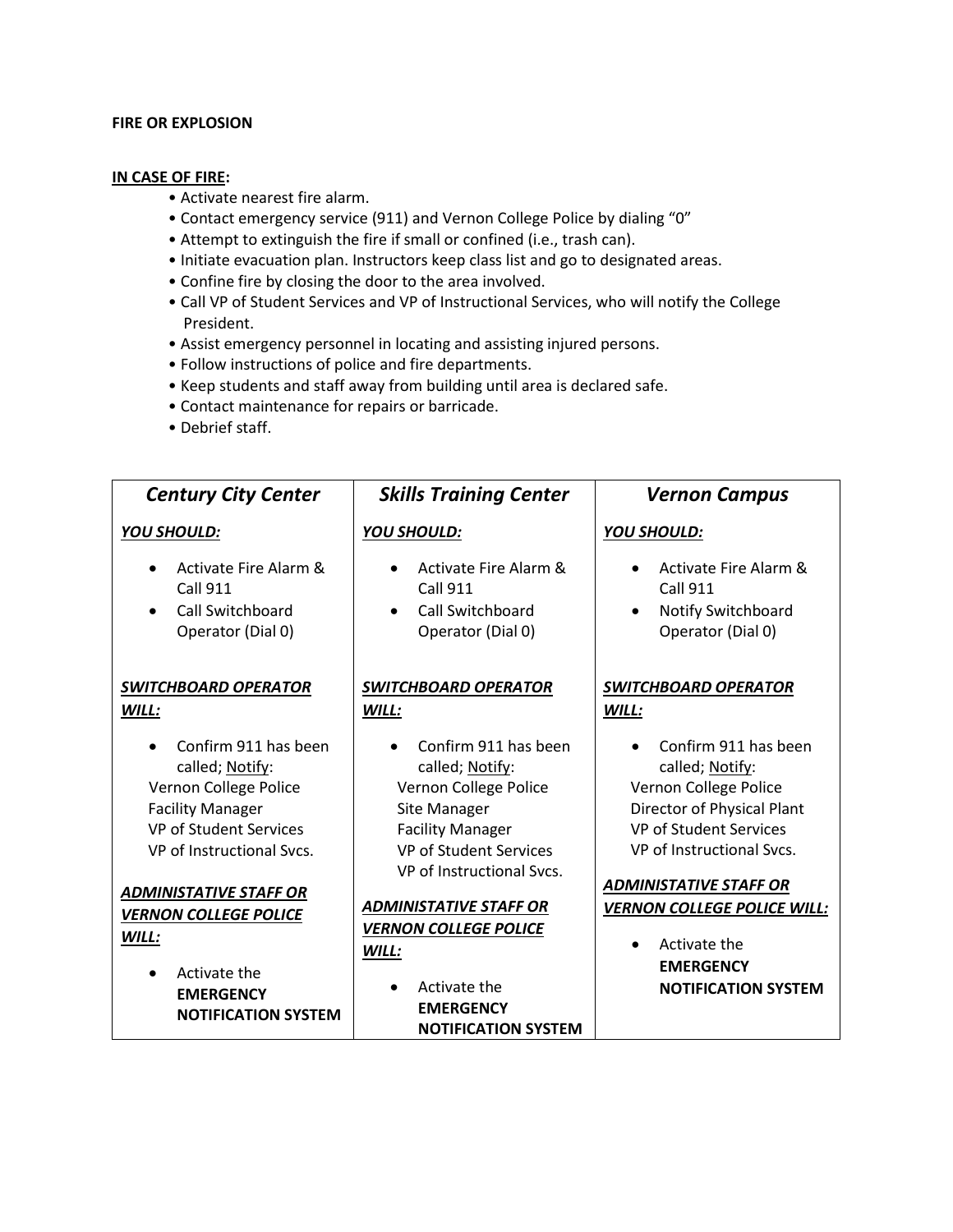# **RIOT/POLITICAL OR COMMUNITY DEMONSTRATION:**

- If life threatening, call 911. Notify switchboard by dialing "0" to notify Vernon College Police. Then notify VP of Student Services, VP of Instructional Services and counselors.
- Provide first aid utilizing trained allied health staff.
- Identify group and purpose.
- Document events and facts.
- Do not allow disruptive persons to enter school property or request they vacate immediately. Assign staff to all building entrances to prevent further disturbance.
- Advise instructors to keep classroom doors closed and locked.
- Keep offices locked, institute lock down security measure for files and records.
- Once order is restored, remain alert for further disruptions.
- College administrators will debrief staff.

| <b>Century City Center</b>                                                                                     | <b>Skills Training Center</b>                                                                                  | <b>Vernon Campus</b>                                                                                           |
|----------------------------------------------------------------------------------------------------------------|----------------------------------------------------------------------------------------------------------------|----------------------------------------------------------------------------------------------------------------|
| Disorderly Incident                                                                                            | Disorderly Incident                                                                                            | Disorderly Incident                                                                                            |
| <b>YOU SHOULD:</b>                                                                                             | <b>YOU SHOULD:</b>                                                                                             | <b>YOU SHOULD:</b>                                                                                             |
| Call Switchboard<br>Operator (Dial 0)<br>If the incident occurs<br>after the switchboard is<br>closed call 911 | Call Switchboard<br>Operator (Dial 0)<br>If the incident occurs<br>after the switchboard is<br>closed call 911 | Call Switchboard<br>Operator (Dial 0)<br>If the incident occurs<br>after the switchboard is<br>closed call 911 |
| <b>SWITCHBOARD OPERATOR</b><br>WILL:                                                                           | <b>SWITCHBOARD OPERATOR</b><br>WILL:                                                                           | <b>SWITCHBOARD OPERATOR</b><br>WILL:                                                                           |
| Notify:<br>Vernon College Police<br><b>VP of Student Services</b><br>VP of Instructional Svcs.                 | Notify:<br>Vernon College Police<br>Site Manager<br>VP of Student Services<br>VP of Instructional Svcs.        | Notify:<br>Vernon College Police<br>VP of Student Services<br>VP of Instructional Svcs.                        |
| <b>ADMINISTATIVE STAFF OR</b><br><b>VERNON COLLEGE POLICE</b><br>WILL:                                         | <b>ADMINISTATIVE STAFF OR</b><br><b>VERNON COLLEGE POLICE</b><br>WILL:                                         | <b>ADMINISTATIVE STAFF OR</b><br><b>VERNON COLLEGE POLICE WILL:</b><br>Activate the                            |
| Activate the<br><b>EMERGENCY</b><br><b>NOTIFICATION SYSTEM</b><br>& CALL 911 IF<br><b>NECESSARY</b>            | Activate the<br><b>EMERGENCY</b><br><b>NOTIFICATION SYSTEM</b><br>& CALL 911 IF<br><b>NECESSARY</b>            | <b>EMERGENCY</b><br><b>NOTIFICATION SYSTEM</b><br>& CALL 911 IF<br><b>NECESSARY</b>                            |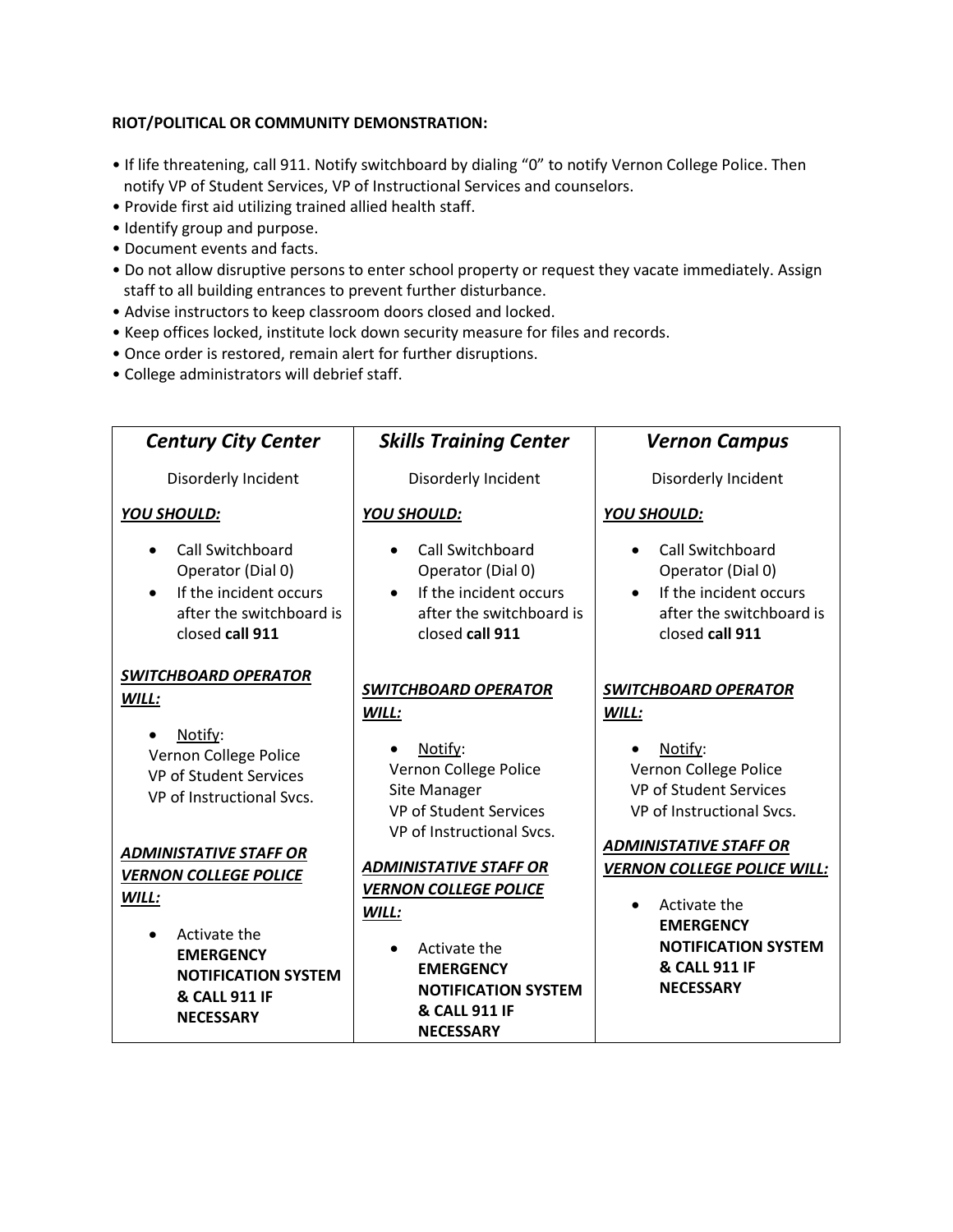#### **BOMB THREATS:**

Do not attempt to touch, move, or investigate any suspicious or unusual objects. Report any suspicious packages, bags or boxes to Vernon College Police.

#### **Phoned in Threats:**

- Notify the switchboard by dialing "0" to notify Vernon College Police.
- Start evacuation procedures and notify Vernon College Police.
- Vernon College Police will notify local law enforcement.
- Notify VP of Student Services and VP of Instructional Services.
- Assemble counselors to inform of situation.
- Begin a search of building and grounds by local law enforcement and Vernon College Police.
- Re-enter building only after advised to do so by police.
- Prepare fact sheet for administration to issue a media statement.
- College administrators will debrief staff.

#### **When threatening call is received, attempt to learn the following:**

- When is the bomb set to go off?
- What is the explosive?
- What does it look like?
- Where in the building is it? Did you place the bomb?
- Why was it set? Where are you calling from? What is your name?
- What does the voice sound like (man, woman, child, accents, etc.)?
- Were there any identifiable sounds in the background?
- Exact wording of threat.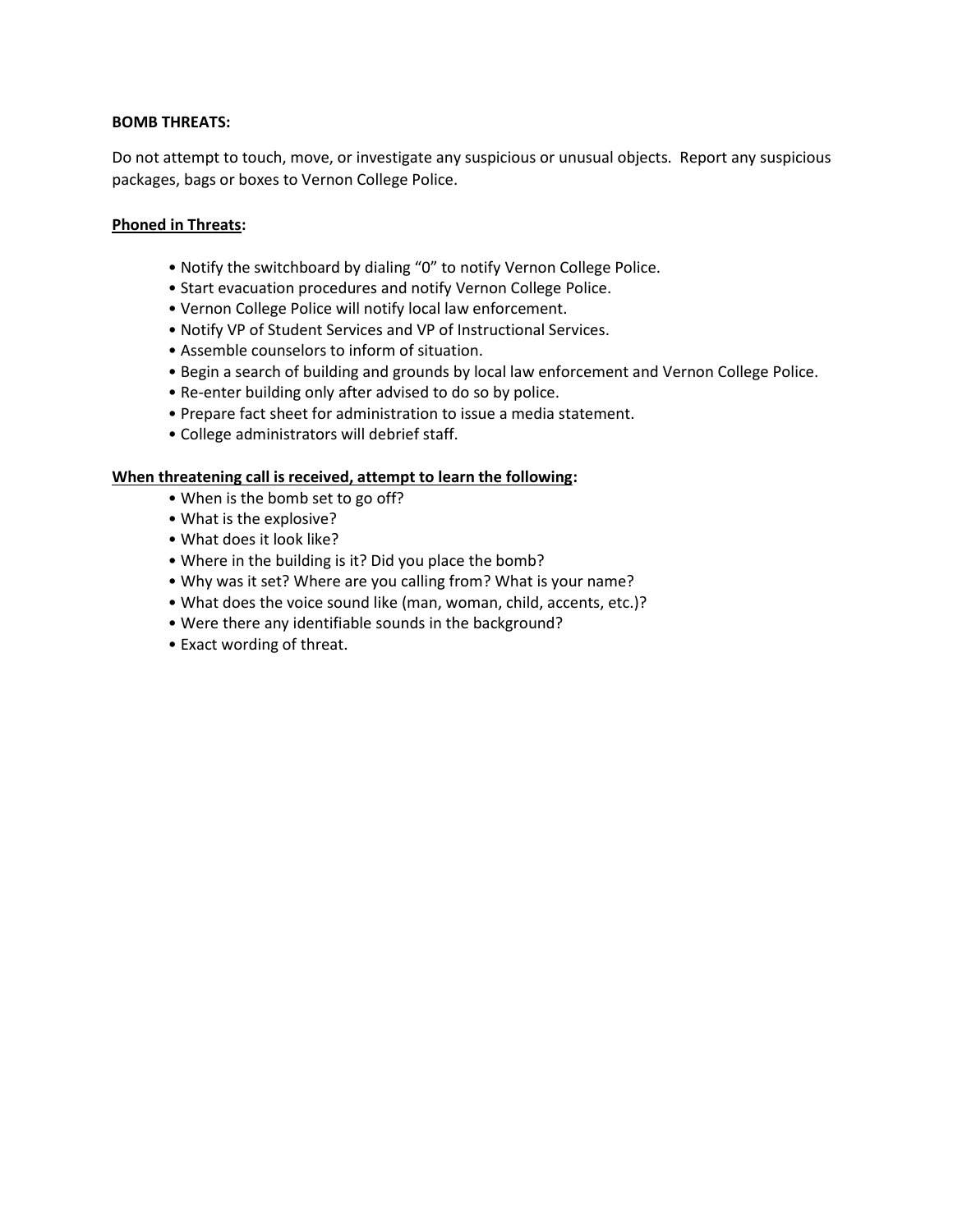| <b>Century City Center</b>                                                                                                   | <b>Skills Training Center</b>                                                                                            | <b>Vernon Campus</b>                                                                                                                      |
|------------------------------------------------------------------------------------------------------------------------------|--------------------------------------------------------------------------------------------------------------------------|-------------------------------------------------------------------------------------------------------------------------------------------|
| <b>Bomb Threat</b>                                                                                                           | <b>Bomb Threat</b>                                                                                                       | <b>Bomb Threat</b>                                                                                                                        |
| <b>YOU SHOULD:</b>                                                                                                           | YOU SHOULD:                                                                                                              | <b>YOU SHOULD:</b>                                                                                                                        |
| Determine as many<br>٠<br>details from caller as<br>possible<br>Call Switchboard<br>Operator (Dial 0)                        | Determine as many<br>details from caller as<br>possible<br><b>Call Switchboard</b><br>Operator (Dial 0)                  | Determine as many<br>details from caller as<br>possible<br><b>Call Switchboard</b><br>Operator (Dial 0)                                   |
| <b>SWITCHBOARD OPERATOR</b><br>WILL:                                                                                         | <b>SWITCHBOARD OPERATOR</b><br>WILL:                                                                                     | <b>SWITCHBOARD OPERATOR</b><br>WILL:                                                                                                      |
| Notify:<br>911<br>Vernon College Police<br><b>Facility Manager</b><br>VP of Student Svcs.<br>VP of Instructional<br>Services | Notify:<br>911<br>Vernon College Police<br>Site Manager<br>VP of Student Svcs.<br>VP of Instructional<br><b>Services</b> | Notify:<br>911<br>Vernon College Police<br>Director of Physical<br>Plant<br>VP of Student Svcs.<br>VP of Instructional<br><b>Services</b> |
| <b>ADMINISTATIVE STAFF OR</b><br><b>VERNON COLLEGE POLICE</b><br>WILL:                                                       | <b>ADMINISTATIVE STAFF OR</b><br><b>VERNON COLLEGE POLICE</b><br>WILL:                                                   | <b>ADMINISTATIVE STAFF OR</b><br><b>VERNON COLLEGE POLICE WILL:</b><br>Activate the                                                       |
| Activate the<br><b>EMERGENCY</b><br><b>NOTIFICATION SYSTEM</b>                                                               | Activate the<br><b>EMERGENCY</b><br><b>NOTIFICATION SYSTEM</b>                                                           | <b>EMERGENCY</b><br><b>NOTIFICATION SYSTEM</b>                                                                                            |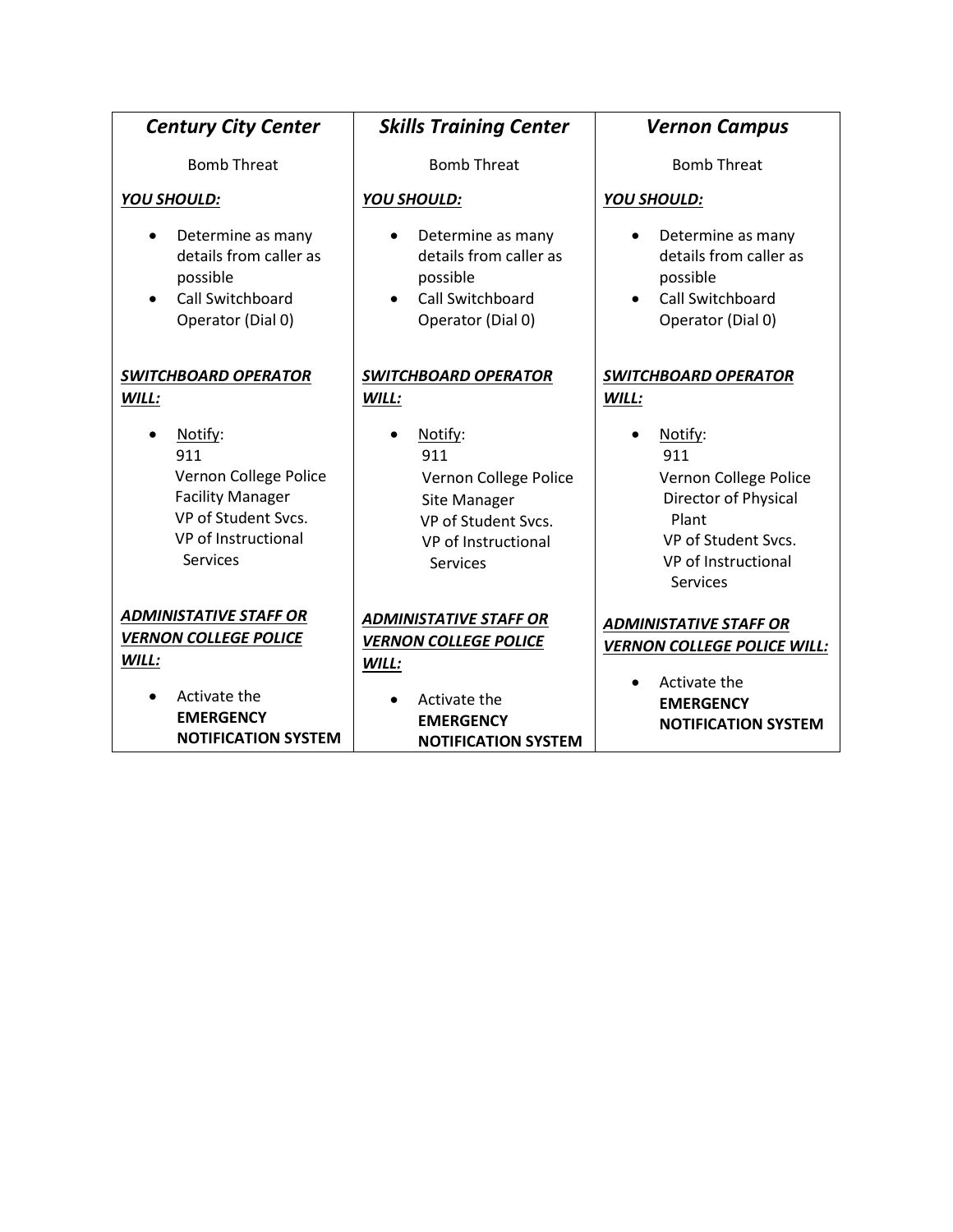# **OPERATIONAL CRISES**

#### **WHAT TO DO IN CASE OF OPERATIONAL CRISES:**

#### **Hazardous Material Release, Toxic Substance or Gas Leak:**

- Contact switchboard operator by dialing "0", contact Vernon College Police, contact facility/site manager.
- Evacuate building if warranted.
- Administer first aid by trained staff.
- If sheltering in place; shut down main electrical power to close ventilation sources; turn off gas; close exterior doors and windows; use portable radios to obtain emergency information.

#### **Electricity, Ruptured Water Line, Climate Control in Extreme Weather:**

- Gather facts; verify information.
- Contact physical plant/facility/site manager.
- Move staff and students from affected area if necessary.
- Close up and/or secure affected area.
- Post warning signs.
- If a major line is down or sparks are visible: Call switchboard operator by dialing "0"; contact Vernon College Police/facility/site manager/emergency services (911). Give location and remain on line until information is complete.
- NEVER TOUCH LIVE WIRES!
- DO NOT ATTEMPT TO RESCUE A PERSON experiencing electrical shock until power is shut off.
- Shut power off where applicable. Document all decisions and activities.
- College administrators will debrief with crisis team and faculty.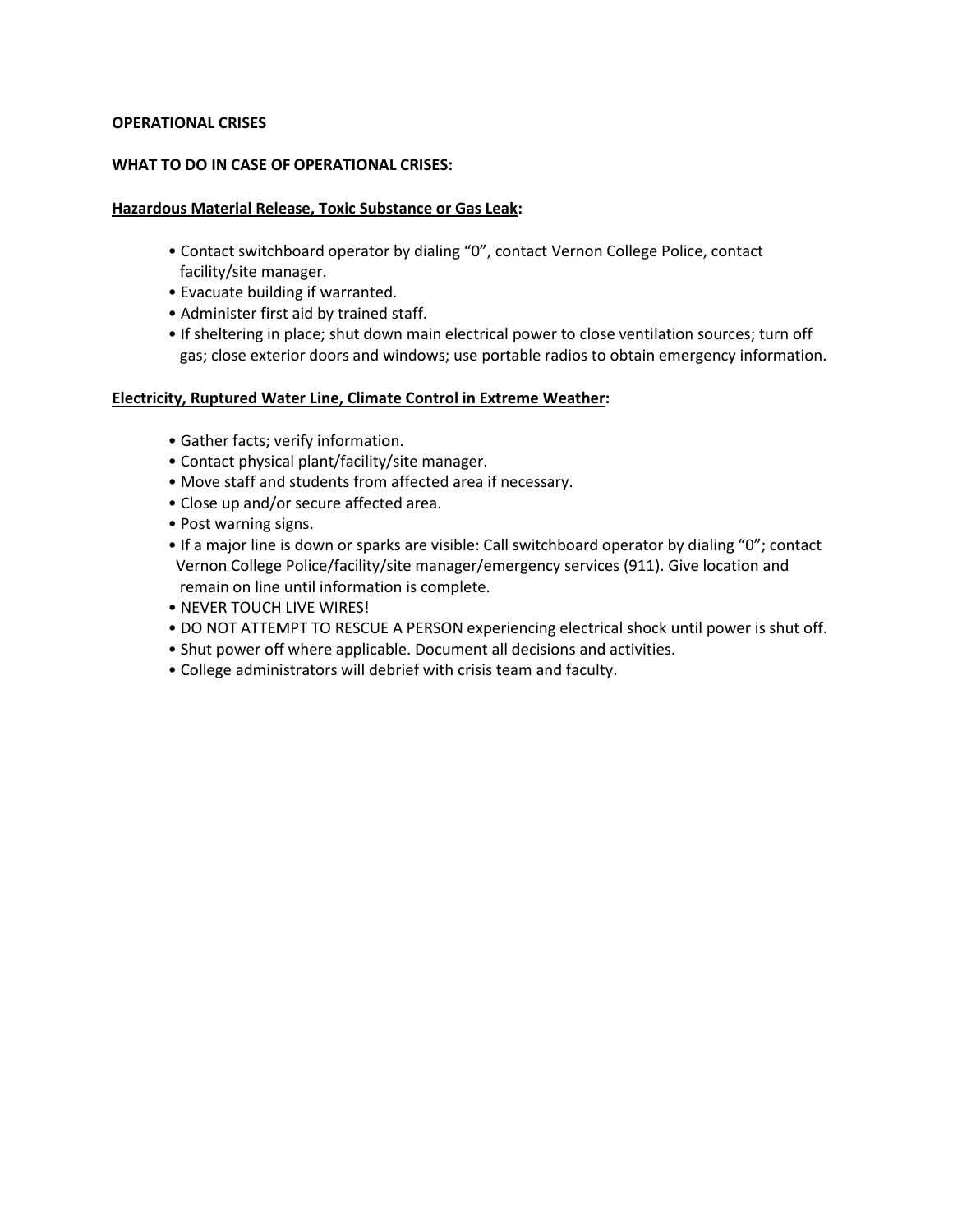| <b>Century City Center</b>                                                                                                                                                                                                                                                                                                                                          | <b>Skills Training Center</b>                                                                                                                                                                                                                                                                                                                      | <b>Vernon Campus</b>                                                                                                                                                                                                                                                                                                                                                   |
|---------------------------------------------------------------------------------------------------------------------------------------------------------------------------------------------------------------------------------------------------------------------------------------------------------------------------------------------------------------------|----------------------------------------------------------------------------------------------------------------------------------------------------------------------------------------------------------------------------------------------------------------------------------------------------------------------------------------------------|------------------------------------------------------------------------------------------------------------------------------------------------------------------------------------------------------------------------------------------------------------------------------------------------------------------------------------------------------------------------|
| <b>Operational Crises</b>                                                                                                                                                                                                                                                                                                                                           | <b>Operational Crises</b>                                                                                                                                                                                                                                                                                                                          | <b>Operational Crises</b>                                                                                                                                                                                                                                                                                                                                              |
| YOU SHOULD:                                                                                                                                                                                                                                                                                                                                                         | YOU SHOULD:                                                                                                                                                                                                                                                                                                                                        | <b>YOU SHOULD:</b>                                                                                                                                                                                                                                                                                                                                                     |
| Notify Switchboard<br>Operator (Dial 0)                                                                                                                                                                                                                                                                                                                             | Notify Switchboard<br>Operator (Dial 0)                                                                                                                                                                                                                                                                                                            | Notify Switchboard<br>Operator (Dial 0)                                                                                                                                                                                                                                                                                                                                |
| <b>SWITCHBOARD OPERATOR</b>                                                                                                                                                                                                                                                                                                                                         | <b>SWITCHBOARD OPERATOR</b>                                                                                                                                                                                                                                                                                                                        | <b>SWITCHBOARD OPERATOR</b>                                                                                                                                                                                                                                                                                                                                            |
| WILL:                                                                                                                                                                                                                                                                                                                                                               | WILL:                                                                                                                                                                                                                                                                                                                                              | WILL:                                                                                                                                                                                                                                                                                                                                                                  |
| Notify:<br>911 (if necessary)<br>Vernon College Police<br><b>Facility Manager</b><br>Utilities Co. (if necessary)<br>VP of Student Svcs.<br>VP of Instructional Svcs.<br><b>Director of Human Resources</b><br><b>VERNON COLLEGE POLICE WILL:</b><br>Assist in conducting<br>evacuations &<br>providing first aid if<br>applicable<br><b>ADMINISTATIVE STAFF OR</b> | Notify:<br>911 (if necessary)<br>Vernon College Police<br>Site Manager<br><b>Facility Manager</b><br>Utilities Co. (if necessary)<br>VP of Student Svcs.<br>VP of Instructional Svcs.<br><b>Director of Human Resources</b><br><b>VERNON COLLEGE POLICE WILL:</b><br>Assist in conducting<br>evacuations &<br>providing first aid if<br>applicable | Notify:<br>911 (if necessary)<br>Vernon College Police<br>Director of Physical Plant<br>Utilities Co. (if necessary)<br>VP of Student Svcs.<br>VP of Instructional Svcs.<br><b>Director of Human Resources</b><br><b>VERNON COLLEGE POLICE WILL:</b><br>Assist in conducting<br>evacuations &<br>providing first aid if<br>applicable<br><b>ADMINISTATIVE STAFF OR</b> |
| <b>VERNON COLLEGE POLICE WILL:</b>                                                                                                                                                                                                                                                                                                                                  | <b>ADMINISTATIVE STAFF OR</b>                                                                                                                                                                                                                                                                                                                      | <b>VERNON COLLEGE POLICE WILL:</b>                                                                                                                                                                                                                                                                                                                                     |
| Activate the<br><b>EMERGENCY</b><br><b>NOTIFICATION SYSTEM</b>                                                                                                                                                                                                                                                                                                      | <b>VERNON COLLEGE POLICE WILL:</b><br>Activate the<br><b>EMERGENCY</b><br><b>NOTIFICATION SYSTEM</b>                                                                                                                                                                                                                                               | Activate the<br><b>EMERGENCY</b><br><b>NOTIFICATION SYSTEM</b>                                                                                                                                                                                                                                                                                                         |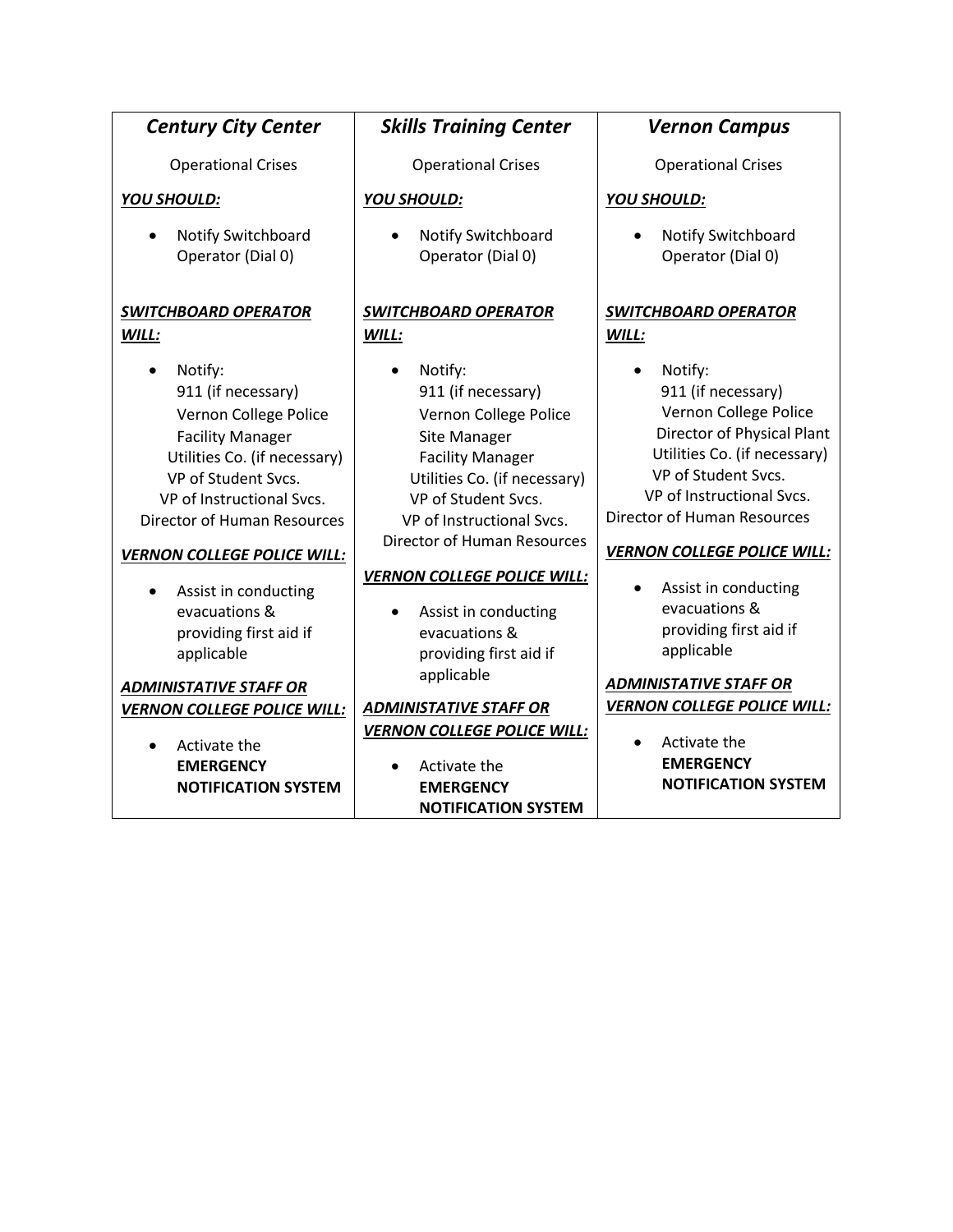# **ACTIVE SHOOTER AND OR OTHER WEAPON**

# **HOW TO RESPOND WHEN AN ACTIVE SHOOTER IS IN YOUR VICINITY**

- 1. *RUN*: If there is an accessible escape path, attempt to evacuate the premises. Be sure to:
	- Have an escape route and plan in mind.
	- Evacuate regardless of whether others agree to follow.
	- Leave your belongings behind.
	- Help others escape, if possible.
	- Prevent individuals from entering an area where the active shooter may be.
	- Keep your hands visible.
	- Follow the instructions of any police officer.
	- Do not attempt to move wounded people.
	- Call 911 when you are safe.
- 2. *HIDE LOCKDOWN*: If evacuation is not possible, find a place to hide where the active shooter is less likely to find you. Your hiding place should:
	- Be out of the active shooter's view
	- Provide protection if shots are fired in your direction (i.e., and office with a closed, locked, and barricaded door)
	- Do not trap yourself or restrict your options for movement
	- To prevent an active shooter from entering your hiding place:
		- o Lock the door
		- o Barricade the door with heavy furniture
- 3. *FIGHT*: Take action against the active shooter/killer. As a last resort, and only when your life is in imminent danger, attempt to disrupt and/or incapacitate the active shooter/killer by:
	- Acting as aggressively as possible against him/her
	- Throwing items and improvising weapons
	- Yelling
	- Committing to your actions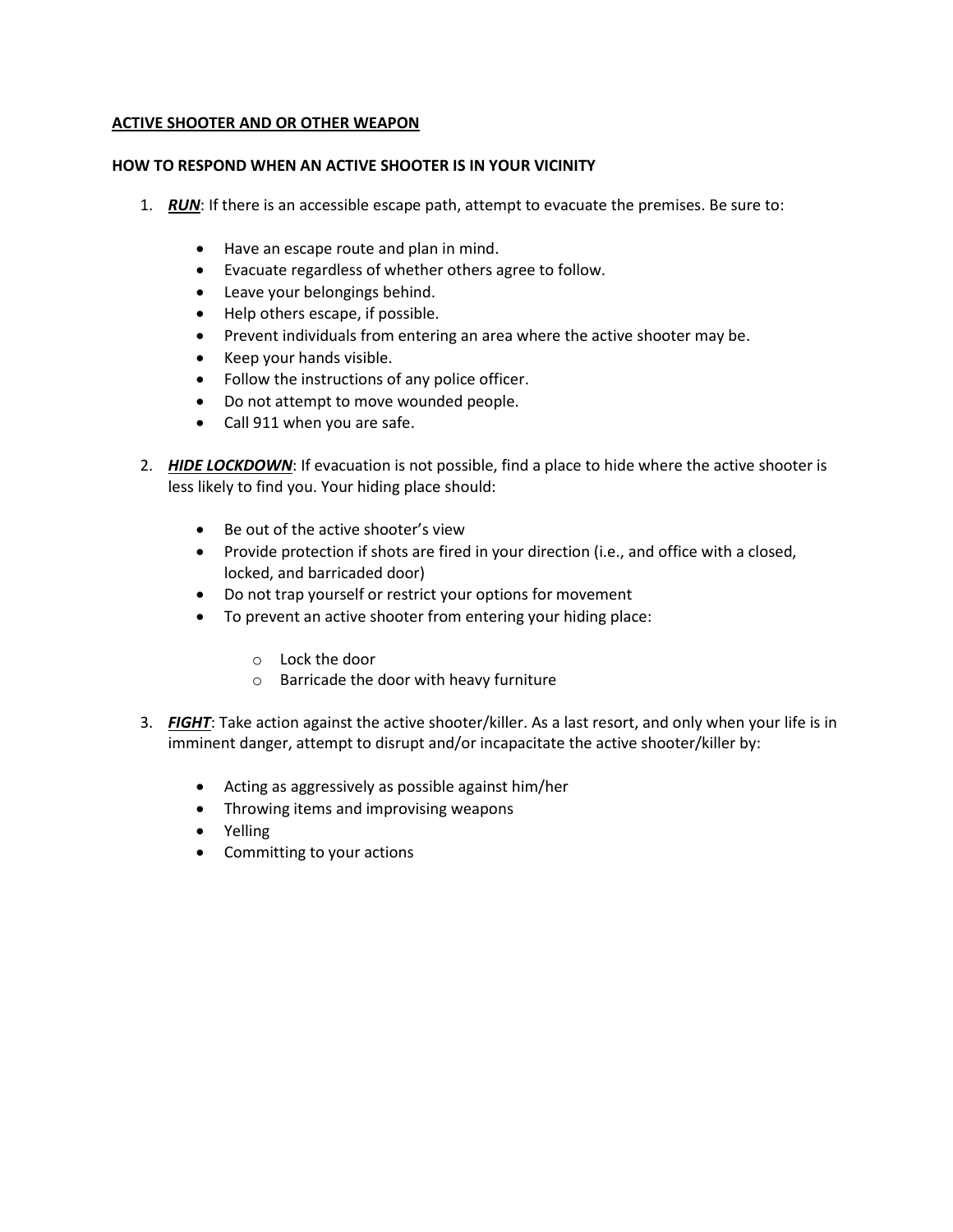# **TORNADO/NATURAL DISASTERS**

After being alerted by the weather alert, civil defense and/or the telephone relay system, do the following:

Prepare for emergency action in conjunction with Vernon College Police, local police department, local fire department and Vernon College administration.

Initiate retention or evacuation plan, depending on emergency.

- Instructors should take classroom roll and accompany class to designated shelter area if tornado.
- Assist special needs students.
- Once at the shelter area, everyone should sit facing the interior wall with knees and head down, hands covering face and head.
- Group should remain calm, stay together, and listen for instructions.
- Stay at shelter until instructed to move.
- Vernon College Police/facility/site coordinator should check restrooms and vacant classrooms.
- Use battery powered radio for weather information.
- Keep faculty informed
- Assign staff to answer phone inquiries.
- Debrief with crisis team and plan student and staff follow-up.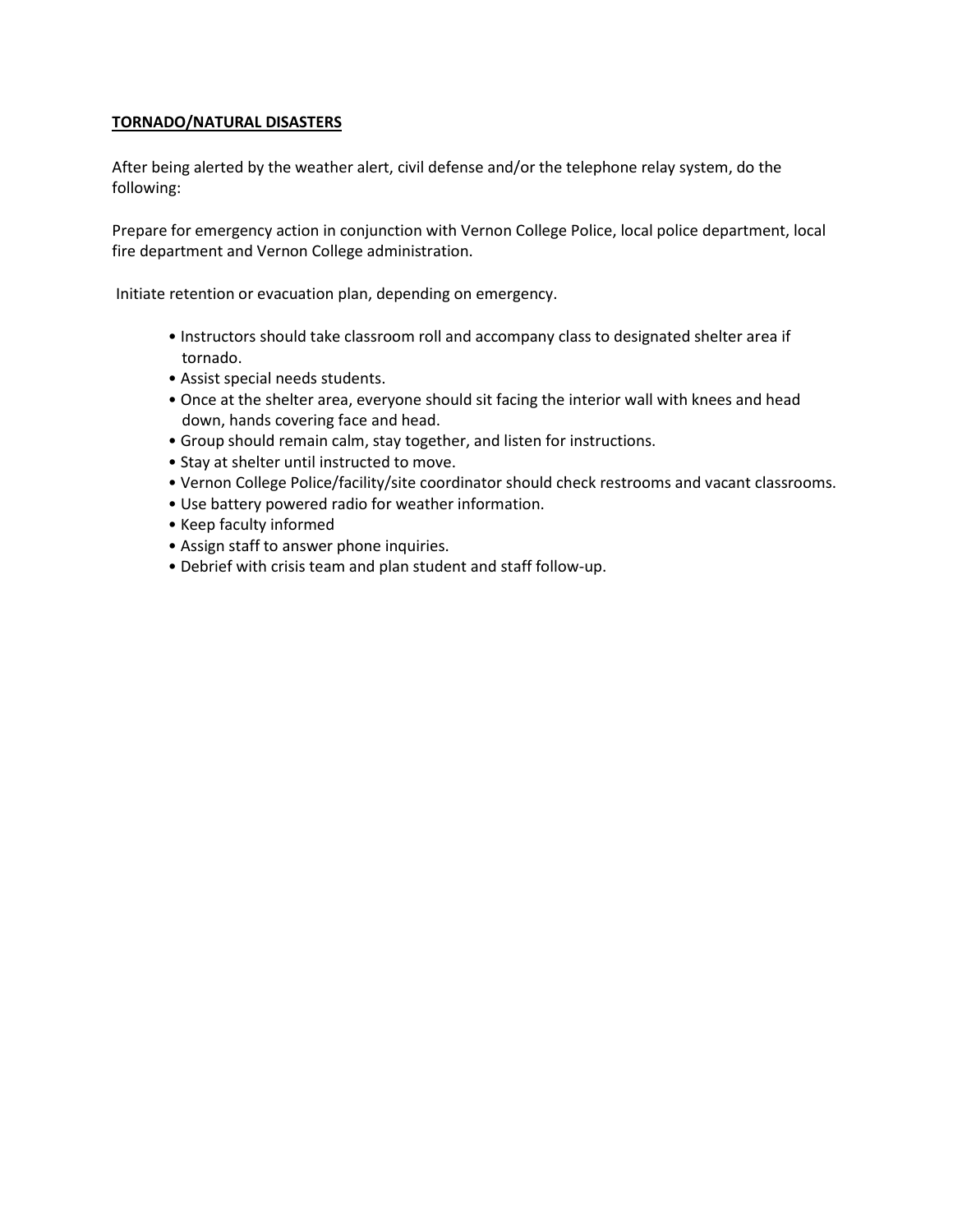| <b>Century City Center</b>                                                                                                                                                                              | <b>Skills Training Center</b>                                                                                                                                                      | <b>Vernon Campus</b>                                                                                                                                                                                        |
|---------------------------------------------------------------------------------------------------------------------------------------------------------------------------------------------------------|------------------------------------------------------------------------------------------------------------------------------------------------------------------------------------|-------------------------------------------------------------------------------------------------------------------------------------------------------------------------------------------------------------|
| <b>Tornado Warning</b>                                                                                                                                                                                  | <b>Tornado Warning</b>                                                                                                                                                             | <b>Tornado Warning</b>                                                                                                                                                                                      |
| Weather scanner<br>announces tornado<br>warning for Wichita<br>Falls, TX<br><b>SWITCHBOARD OPERATOR</b><br>WILL:                                                                                        | Weather scanner<br>announces tornado<br>warning for Wichita<br>Falls, TX<br>Site Manager alerts<br>building occupants                                                              | Vernon Civil Defense<br>Office reports tornado<br>warning for Vernon, TX<br><b>SWITCHBOARD OPERATOR</b><br>WILL:                                                                                            |
| Activate tornado alarm<br>$\bullet$<br>siren<br>Notify:<br>$\bullet$<br>Vernon College Police<br><b>Facility Manager</b><br>VP of Student Svcs.<br>VP of Instructional Svcs.<br>Office of the President | <b>SWITCHBOARD OPERATOR</b><br>WILL:<br>Notify:<br>Vernon College Police<br><b>Facility Manager</b><br>VP of Student Svcs.<br>VP of Instructional Svcs.<br>Office of the President | Activate tornado alarm<br>siren<br>Notify:<br>Vernon College Police<br><b>Housing Director</b><br>Director of Physical Plant<br>VP of Student Svcs.<br>VP of Instructional Svcs.<br>Office of the President |
| <b>ADMINISTATIVE STAFF OR</b><br><b>VERNON COLLEGE POLICE WILL:</b>                                                                                                                                     | <b>ADMINISTATIVE STAFF OR</b>                                                                                                                                                      | <b>ADMINISTATIVE STAFF OR</b>                                                                                                                                                                               |
| Activate the<br><b>EMERGENCY</b><br><b>NOTIFICATION SYSTEM</b>                                                                                                                                          | <b>VERNON COLLEGE POLICE WILL:</b><br>Activate the<br><b>EMERGENCY</b><br><b>NOTIFICATION SYSTEM</b>                                                                               | <b>VERNON COLLEGE POLICE WILL:</b><br>Activate the<br><b>EMERGENCY</b><br><b>NOTIFICATION SYSTEM</b>                                                                                                        |
| ALL BUILDING OCCUPANTS<br><b>WILL MOVE TO THE</b><br><b>DESIGNATED TORNADO</b><br><b>SHELTER</b>                                                                                                        | <b>ALL BUILDING OCCUPANTS</b><br><b>WILL MOVE TO THE</b><br><b>DESIGNATED TORNADO</b><br><b>SHELTER</b>                                                                            | <b>VERNON COLLEGE POLICE &amp;</b><br><b>HOUSING DIRECTOR WILL:</b><br>Open tornado shelters<br><b>ALL BUILDING OCCUPANTS</b><br><b>WILL MOVE TO A DESIGNATED</b><br><b>TORNADO SHELTER</b>                 |